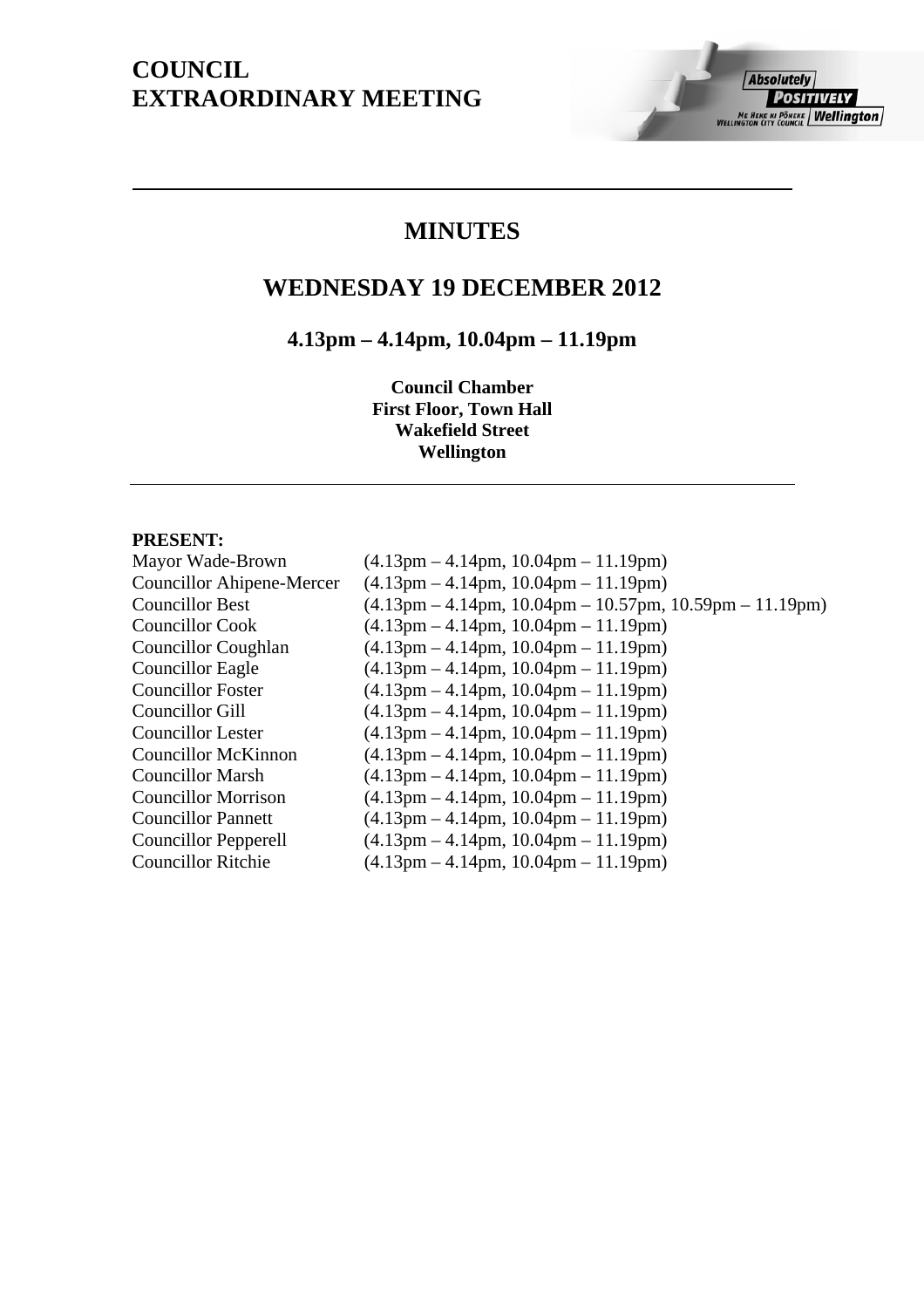## 239/12C **PROCEDURAL MOTION** (1215/11/IM)

**Moved Councillor Ahipene-Mercer, seconded Councillor Marsh, the procedural motion that Council adjourn the extraordinary Council meeting to reconvene at the conclusion of the scheduled 5.30pm Council meeting.** 

#### **The procedural motion was put:**

| Voting for:           | Councillors Ahipene-Mercer, Best, Coughlan, Gill,<br>McKinnon, Marsh, Morrison and Pepperell. |
|-----------------------|-----------------------------------------------------------------------------------------------|
| Voting against:       | Mayor Wade-Brown, Councillors Cook, Eagle,<br>Foster, Lester, Pannett and Ritchie.            |
| <b>Majority Vote:</b> | 8:7                                                                                           |

#### **The procedural motion was declared CARRIED.**

## **RESOLVED:**

#### *THAT Council:*

*1. Adjourn the extraordinary Council meeting to reconvene at the conclusion of the scheduled 5.30pm Council meeting.* 

The meeting adjourned at 4.14pm.

The meeting reconvened at 10.04pm.

(Mayor Wade-Brown, Councillors Ahipene-Mercer, Best, Cook, Coughlan, Eagle, Foster, Gill, Lester, McKinnon, Marsh, Morrison, Pannett, Pepperell and Ritchie were present when the meeting reconvened.)

## 240/12C **APOLOGIES**

(1215/11/IM)

## **NOTED:**

There were no apologies.

## 241/12C **PUBLIC PARTICIPATION** (1215/11/IM)

## **NOTED:**

There was no public participation.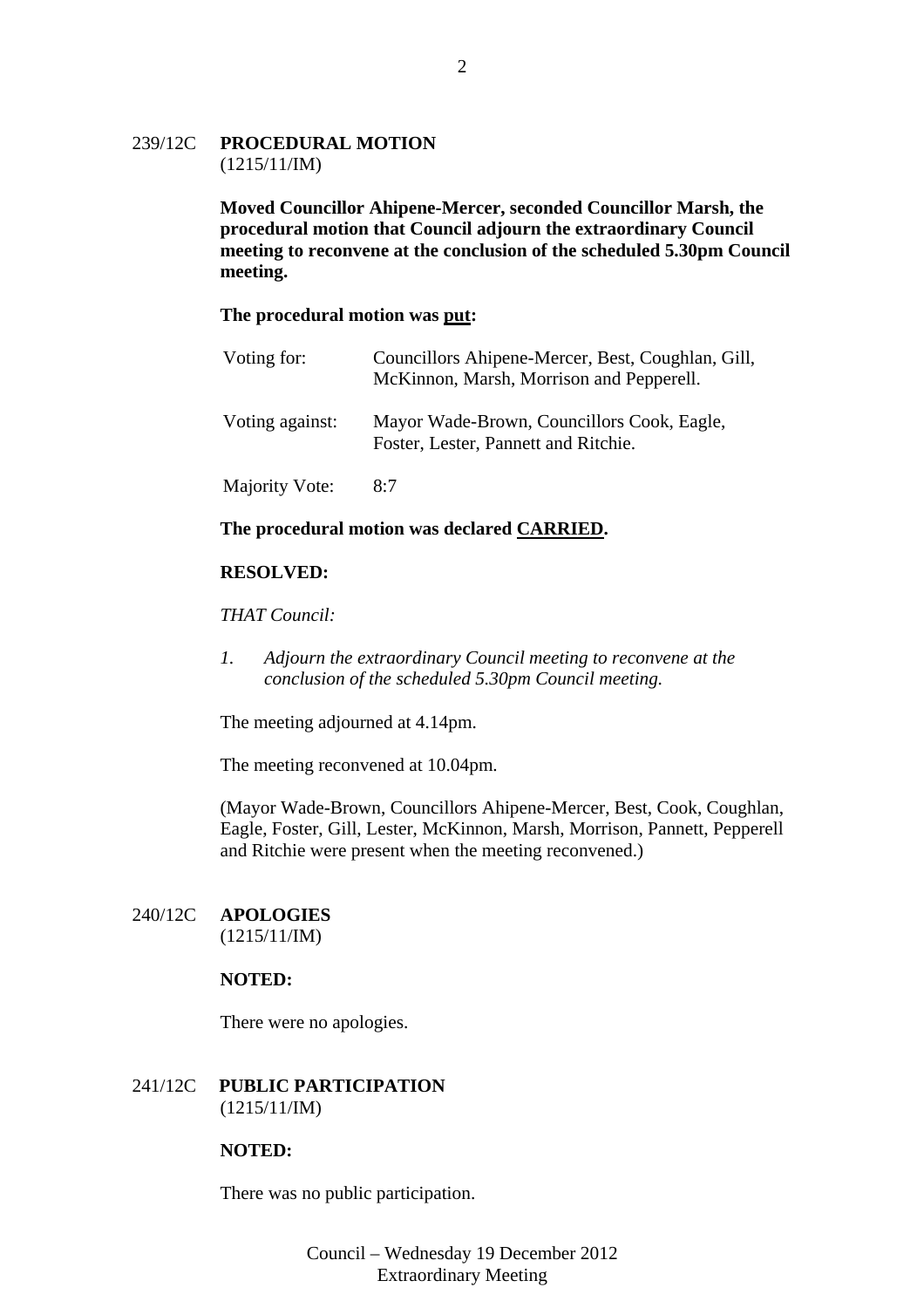## 242/12C **ANNOUNCEMENTS BY THE MAYOR** (1215/11/IM)

## **NOTED:**

There were no announcements from the Mayor.

243/12C **PETITIONS** (1215/11/IM)

#### **NOTED:**

There were no petitions.

## 244/12C **CONFLICT OF INTEREST DECLARATIONS** (1215/11/IM)

#### **NOTED:**

There were no conflicts of interest.

## 245/12C **COUNCIL POSITION ON THE NZTA PROPOSAL FOR THE BASIN RESERVE**

Report of Councillor Lester. (1215/11/IM) (REPORT 1)

#### **NOTED:**

A letter from the Chief Executive Officer of the New Zealand Transport Authority was tabled at the meeting. Reference 245/12C(a).

**Moved Councillor Foster, seconded Councillor Lester, the substantive motion with changes to the recommendations in the report circulated with the agenda (highlighted in bold and strikethrough).** 

THAT Council:

1. Agree to delegate authority to the Mayor and Transport (Roading and Public Transport) portfolio leader to request a meeting with the Transport Minister and the Board of the New Zealand Transport Agency to discuss Wellington City Council's continued preference to seek an alternative option to the proposed Basin Reserve Flyover.

> Council – Wednesday 19 December 2012 Extraordinary Meeting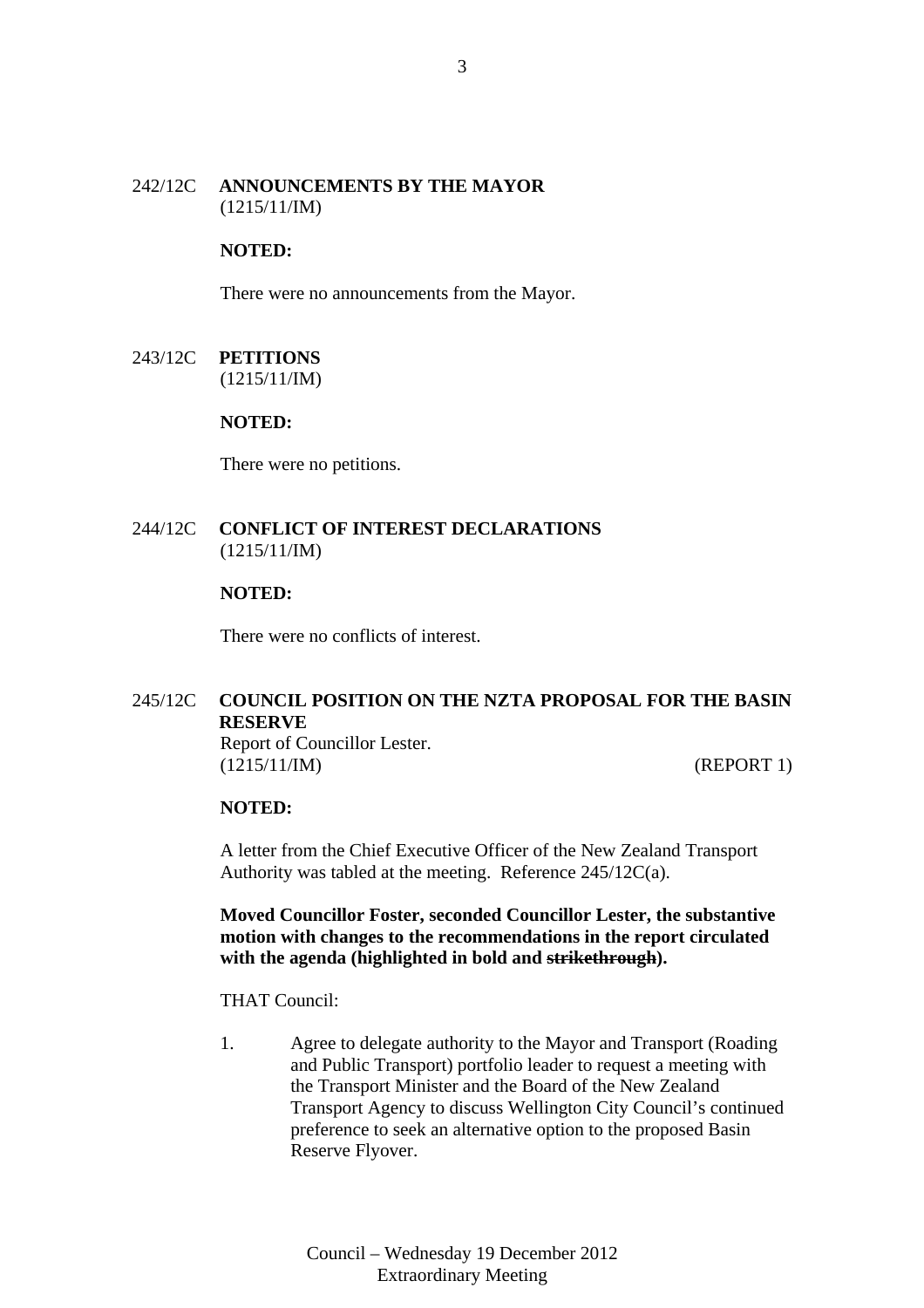2. Agree to fund up to \$50,000 from existing budgets to further explore alternative transport solutions around the Basin Reserve.

## 3. Direct Officers to commence work on a submission to the relevant authority opposing the construction of the Basin Reserve Flyover should the New Zealand Transport Agency proceed with a Notice of Requirement to commence the project.

- **New 3. Agree to request that New Zealand Transport Agency confirm in writing that it will not proceed with a Notice of Requirement to the relevant authority for the Ngauranga to Airport corridor plan components without Wellington City Council support for the flyover.**
- **New 4. Note receipt of the letter from Mr Geoff Dangerfield, Chief Executive of New Zealand Transport Agency, dated 19 December 2012 regarding this extraordinary meeting as tabled.**
- **New 5. Agree that Council decide its support or otherwise for New Zealand Transport Agency's proposed Basin Reserve Flyover once the additional work referred to in recommendation 2 has been done.**
- 6. was 4. Note, without resiling from the position in recommendations 1 to 5, the Council will continue to work with NZTA on mitigation options and proposals for the Basin Reserve Flyover.

(Councillor Best left the meeting at 10.57pm.) (Councillor Best returned to the meeting at 10.59pm.)

## **The substantive motion recommendation 1 was put:**

| Voting for:           | Mayor Wade-Brown, Councillors Cook, Eagle,<br>Foster, Lester, Pannett, Pepperell and Ritchie. |
|-----------------------|-----------------------------------------------------------------------------------------------|
| Voting against:       | Councillors Ahipene-Mercer, Best, Coughlan, Gill,<br>McKinnon, Marsh and Morrison.            |
| <b>Majority Vote:</b> | 8:7                                                                                           |

## **The substantive motion recommendation 1 was declared CARRIED.**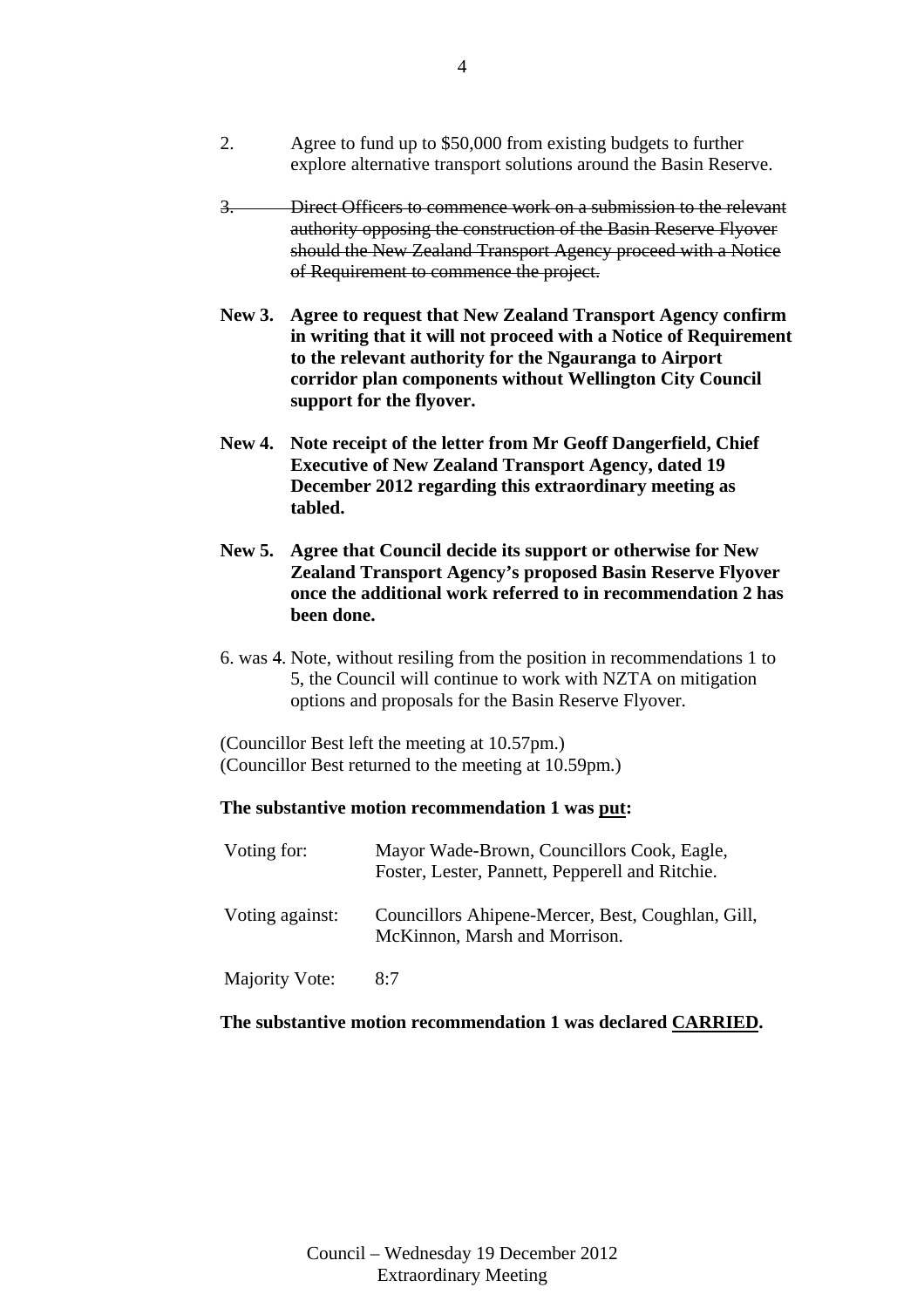## **The substantive motion recommendation 2 was put:**

| Voting for:     | Mayor Wade-Brown, Councillors Cook, Eagle,<br>Foster, Lester, Pannett, Pepperell and Ritchie. |
|-----------------|-----------------------------------------------------------------------------------------------|
| Voting against: | Councillors Ahipene-Mercer, Best, Coughlan, Gill,<br>McKinnon, Marsh and Morrison.            |

Majority Vote: 8:7

## **The substantive motion recommendation 2 was declared CARRIED.**

## **The substantive motion recommendation 3 was put:**

| Voting for:           | Mayor Wade-Brown, Councillors Cook, Eagle,<br>Foster, Lester, Pannett, Pepperell and Ritchie. |
|-----------------------|-----------------------------------------------------------------------------------------------|
| Voting against:       | Councillors Ahipene-Mercer, Best, Coughlan, Gill,<br>McKinnon, Marsh and Morrison.            |
| <b>Majority Vote:</b> | 8:7                                                                                           |

## **The substantive motion recommendation 3 was declared CARRIED.**

## **The substantive motion recommendation 4 was put:**

| Voting for: | Mayor Wade-Brown, Councillors Ahipene-Mercer,     |
|-------------|---------------------------------------------------|
|             | Best, Cook, Coughlan Eagle, Foster, Gill, Lester, |
|             | McKinnon, Marsh, Morrison, Pannett, Pepperell and |
|             | Ritchie.                                          |
|             |                                                   |

Voting against: Nil

Majority Vote: 15:0

## **The substantive motion recommendation 4 was declared CARRIED.**

## **The substantive motion recommendation 5 was put:**

| Voting for:     | Mayor Wade-Brown, Councillors Cook, Eagle,<br>Foster, Gill, Lester, Morrison, Pannett, Pepperell and<br>Ritchie. |
|-----------------|------------------------------------------------------------------------------------------------------------------|
| Voting against: | Councillors Ahipene-Mercer, Best, Coughlan,<br>McKinnon and Marsh.                                               |
| Majority Vote:  | 10:5                                                                                                             |

## **The substantive motion recommendation 5 was declared CARRIED.**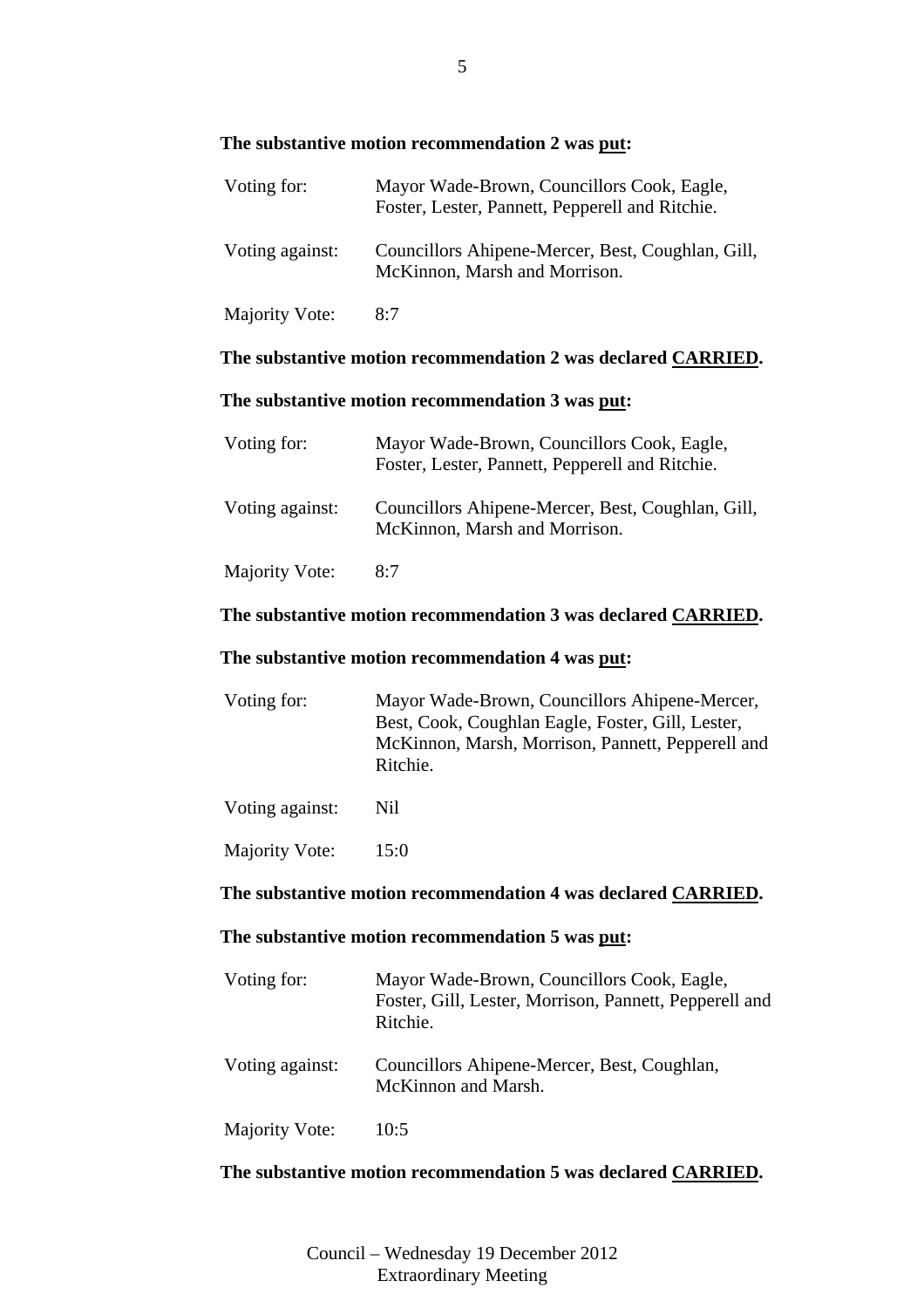## **The substantive motion recommendation 6 was put:**

| Voting for:     | Mayor Wade-Brown, Councillors Cook, Eagle,<br>Foster, Gill, Lester, Morrison, Pepperell and Ritchie. |
|-----------------|------------------------------------------------------------------------------------------------------|
| Voting against: | Councillors Ahipene-Mercer, Best, Coughlan,<br>McKinnon, Marsh and Pannett.                          |
| Majority Vote:  | 9:6                                                                                                  |

#### **The substantive motion recommendation 6 was declared CARRIED.**

## **RESOLVED:**

#### *THAT Council:*

- *1. Agree to delegate authority to the Mayor and Transport (Roading and Public Transport) portfolio leader to request a meeting with the Transport Minister and the Board of the New Zealand Transport Agency to discuss Wellington City Council's continued preference to seek an alternative option to the proposed Basin Reserve Flyover.*
- *2. Agree to fund up to \$50,000 from existing budgets to further explore alternative transport solutions around the Basin Reserve.*
- *3. Agree to request that New Zealand Transport Agency confirm in writing that it will not proceed with a Notice of Requirement to the relevant authority for the Ngauranga to Airport corridor plan components without Wellington City Council support for the flyover.*
- *4. Note receipt of the letter from Mr Geoff Dangerfield, Chief Executive of New Zealand Transport Agency, dated 19 December 2012 regarding this extraordinary meeting as tabled.*
- *5. Agree that Council decide its support or otherwise for New Zealand Transport Agency's proposed Basin Reserve Flyover once the additional work referred to in recommendation 2 has been done.*
- *6. Note, without resiling from the position in recommendations 1 to 5, the Council will continue to work with NZTA on mitigation options and proposals for the Basin Reserve Flyover.*

6